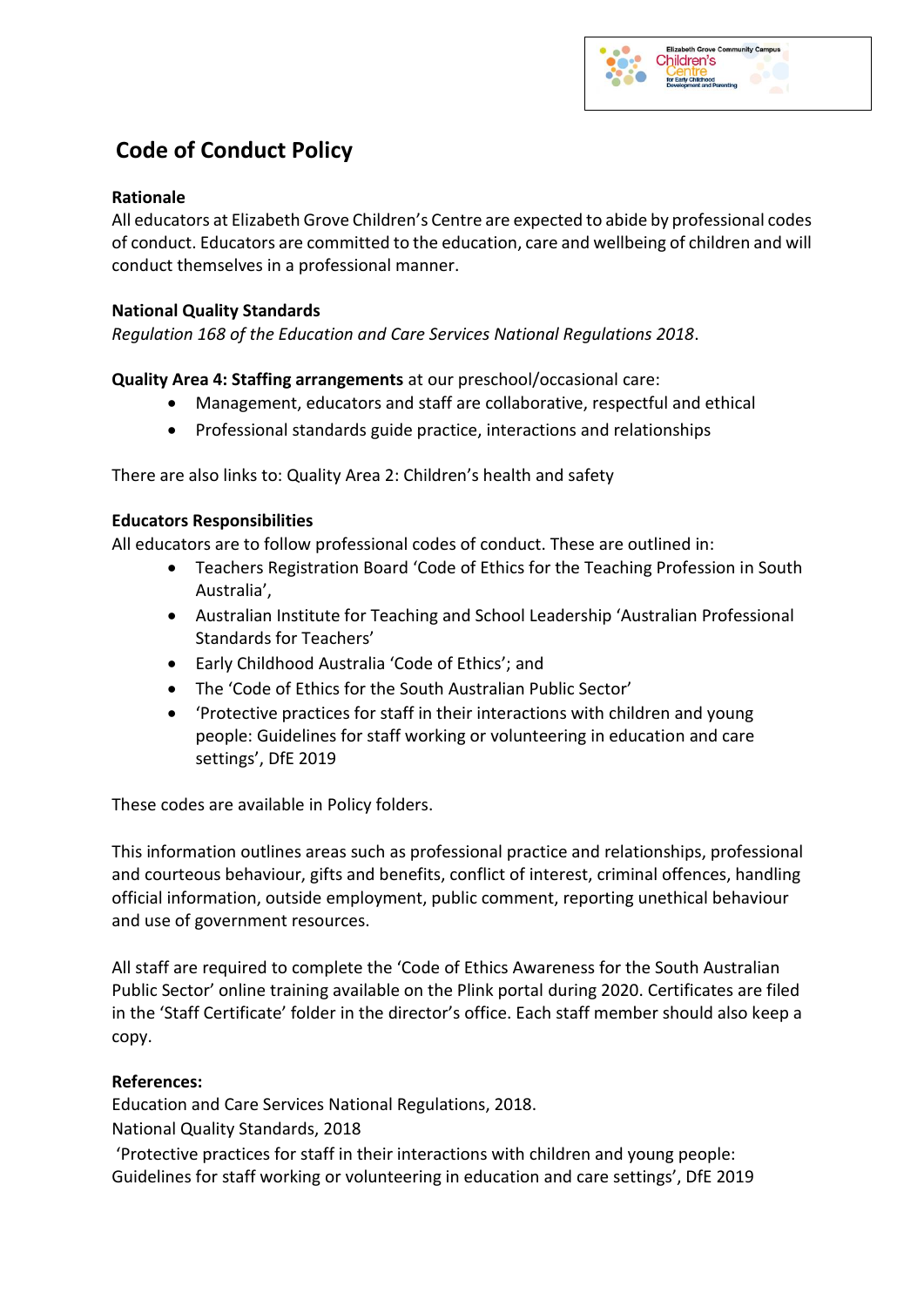Department for Education policies and procedures available at:

- https://www.education.sa.gov.au/department/policies
- 'Code of Ethics for the Teaching Profession in South Australia', Teachers Registration Board, https://www.trb.sa.edu.au/code-of-ethics
- 'Australian Professional Standards for Teachers', Australian Institute for Teaching and School Leadership (aitsl), https://www.aitsl.edu.au/teach/standards
- 'Code of Ethics', Early Childhood Australia http://www.earlychildhoodaustralia.org.au/our-publications/eca-code-ethics/
- 'Code of Ethics for the South Australian Public Sector', SA Government Office of the Commissioner for Public Sector Employment, https://publicsector.sa.gov.au/policiesstandards/code-of-ethics/
- Plink, https://www.plink.sa.edu.au

*Review this after each staff member has done the online training at end of 2020*